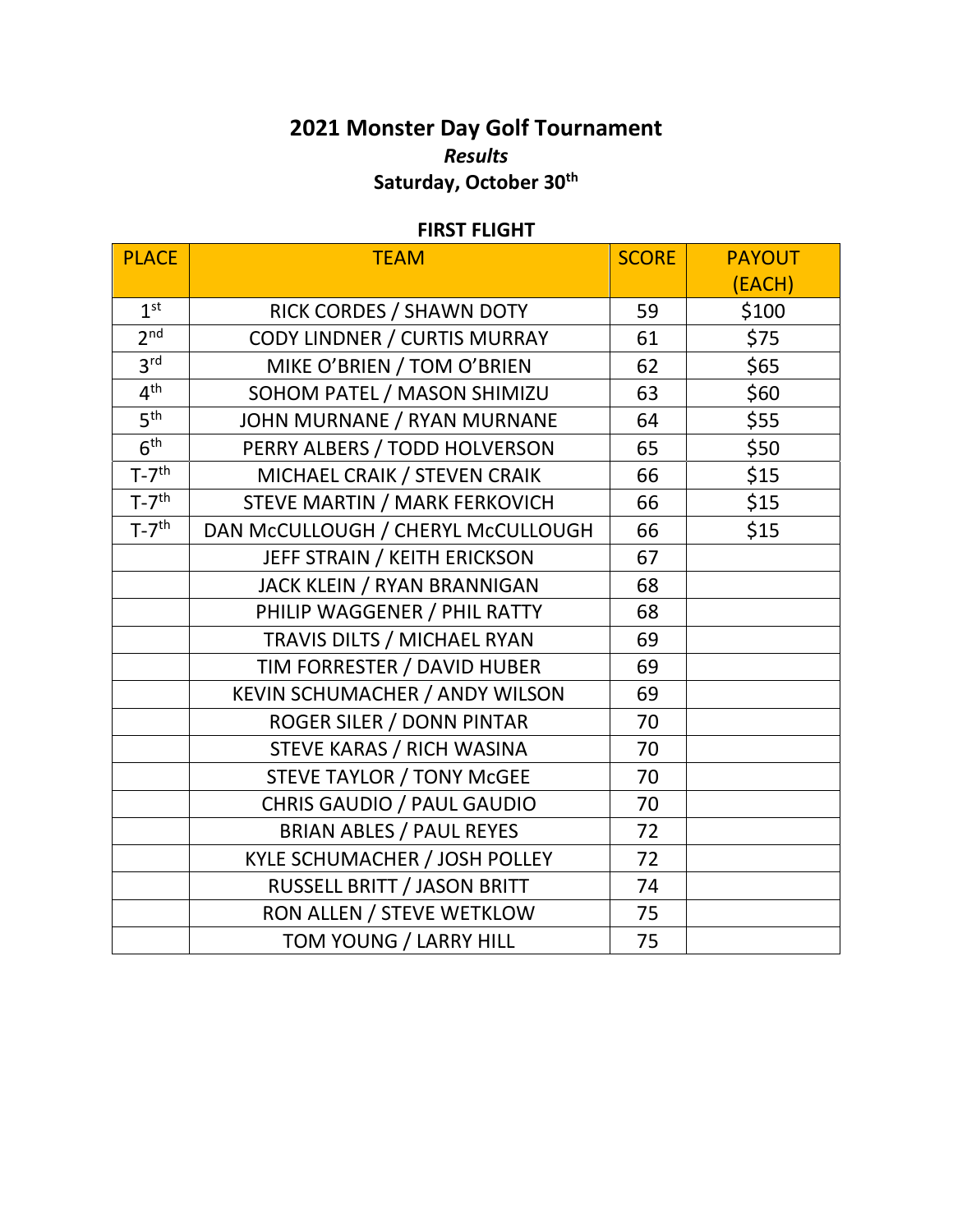| <b>PLACE</b>        | <b>TEAM</b>                            | <b>SCORE</b> | <b>PAYOUT (EACH)</b> |
|---------------------|----------------------------------------|--------------|----------------------|
| 1 <sup>st</sup>     | KAREN BISCAHA / KURT BISCAHA           | 59           | \$100                |
| 2 <sup>nd</sup>     | CRAIG HARRIS / PATRICIA COURVILLE      | 62           | \$75                 |
| 3 <sup>rd</sup>     | MICHAEL GALLAGHER / BRANDON BROOKE     | 63           | \$65                 |
| 4 <sup>th</sup>     | <b>TERRY GAGE / JOHN GAGE</b>          | 64           | \$60                 |
| 5 <sup>th</sup>     | <b>BOB REEVE / PAT CHISM</b>           | 65           | \$55                 |
| $T-6$ <sup>th</sup> | MICHAEL WATSON / MIKE WATSON           | 66           | \$22.50              |
| $T-6$ <sup>th</sup> | <b>JERRY EAVES / MAR K LOPEZ</b>       | 66           | \$22.50              |
| $T-6$ <sup>th</sup> | <b>SCOTT PHILLIBER / BRIAN EDWARDS</b> | 66           | \$22.50              |
|                     | JAMES CURTIS / PAUL LANDRY             | 67           |                      |
|                     | STEPHEN SIGLER / CRAIG WARN            | 68           |                      |
|                     | ALAN WINSCOTT / GREG MEACHAM           | 68           |                      |
|                     | THERESA LANNIGAN / JOE GARSKE          | 69           |                      |
|                     | NEVIN YEATES / MATTHEW PINO            | 69           |                      |
|                     | <b>BOB BODDORF / WILLIAM JOHNSON</b>   | 70           |                      |
|                     | WES NELSON / JASON DASS                | 71           |                      |
|                     | <b>CRAIG ROBINSON / JEFF YAKE</b>      | 71           |                      |
|                     | DEAN DOMACH / CHRIS OLIVER             | 71           |                      |
|                     | LIDO GEMIGNANI / TONY CAMPOS           | 71           |                      |
|                     | TIM PETER / MARC ROJAS                 | 72           |                      |
|                     | <b>BRETT CURRIER / BRYAN GOSSIC</b>    | 72           |                      |
|                     | <b>BOB CONLEY / JASON CONLEY</b>       | 72           |                      |
|                     | <b>MARK GORDON / MARK KIELY</b>        | 73           |                      |
|                     | EDDIE MARIA / MARK RAYBACK             | 75           |                      |
|                     | RICHARD SABIN / ROBERT PRATT           | 75           |                      |
|                     | <b>JUDY HALES / JUDI FERREIRA</b>      | 75           |                      |
|                     | TYLER LINDNER / ANDREW LINDNER         | 76           |                      |
|                     | <b>BRENT CURRIER / JEFF LEE</b>        | 78           |                      |

## **SECOND FLIGHT**